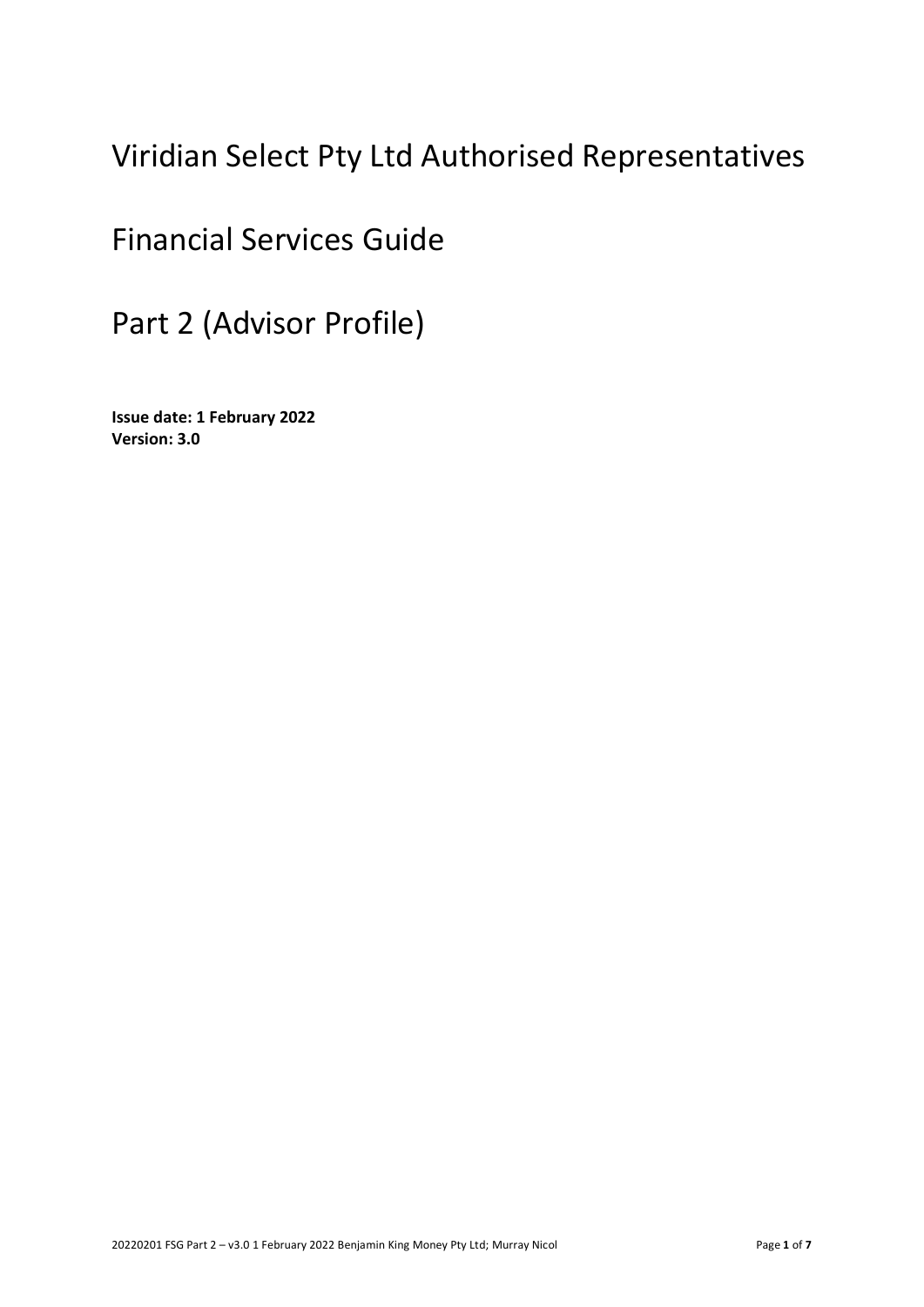### **About this document**

This Viridian Select Pty Ltd Authorised Representatives Financial Services Guide (**FSG**) is made up of two documents:

- Financial Services Guide Part 1 (General), (**Part 1**); and
- Financial Services Guide Part 2 (Advisor Profile), (**Part 2**).

The FSG is comprised of Part 1 and Part 2 and these documents should be read together. This document is Part 2.

Viridian Select Pty Ltd (**Viridian Select** or **Licensee**), ABN 41 621 447 345, holds Australian financial services licence (**AFSL**) number 515 762 and has authorised the Corporate Authorised Representative and the individual Authorised Representative(s) identified in this Part 2 of the FSG to distribute this FSG to retail clients.

The licensee's contact details are:

Viridian Select Pty Ltd ABN 41 621 447 345 Australian Financial Services Licence 515762 Level 17, 120 Collins Street Melbourne VIC 3000,

Phone: 1300 84 74 34 Email: [enquiries@viridianselect.com.au](mailto:enquiries@viridianselect.com.au) Website: viridianselect.com.au

This FSG provides you with important information about Viridian Select and its Corporate Authorised Representatives and individual Authorised Representatives (**Advisors**), who will provide you with the financial services described in this FSG.

Part 1 of this FSG contains important information about:

- Viridian Select and the financial services that Viridian Select is authorised to provide
- the process which Viridian Select and its Advisors follow to provide financial services
- how Viridian Select and its Advisors and associates are paid
- any arrangements which may influence Viridian Select and its Advisors advice to you
- how Viridian Select and its Advisors protect your privacy, and
- who you can contact if you have a complaint or if you are not satisfied with the services or advice provided

Part 2 of this FSG is the Advisor Profile and includes specific information about the Corporate Authorised Representative and individual Authorised Representative Advisors who may provide services to you. This Part 2 includes information about the services your Corporate Authorised Representative and Advisor are authorised to provide on behalf of Viridian Select, the Advisor's experience, qualifications and professional memberships and more detailed information about how your Corporate Authorised Representative and Advisor are paid.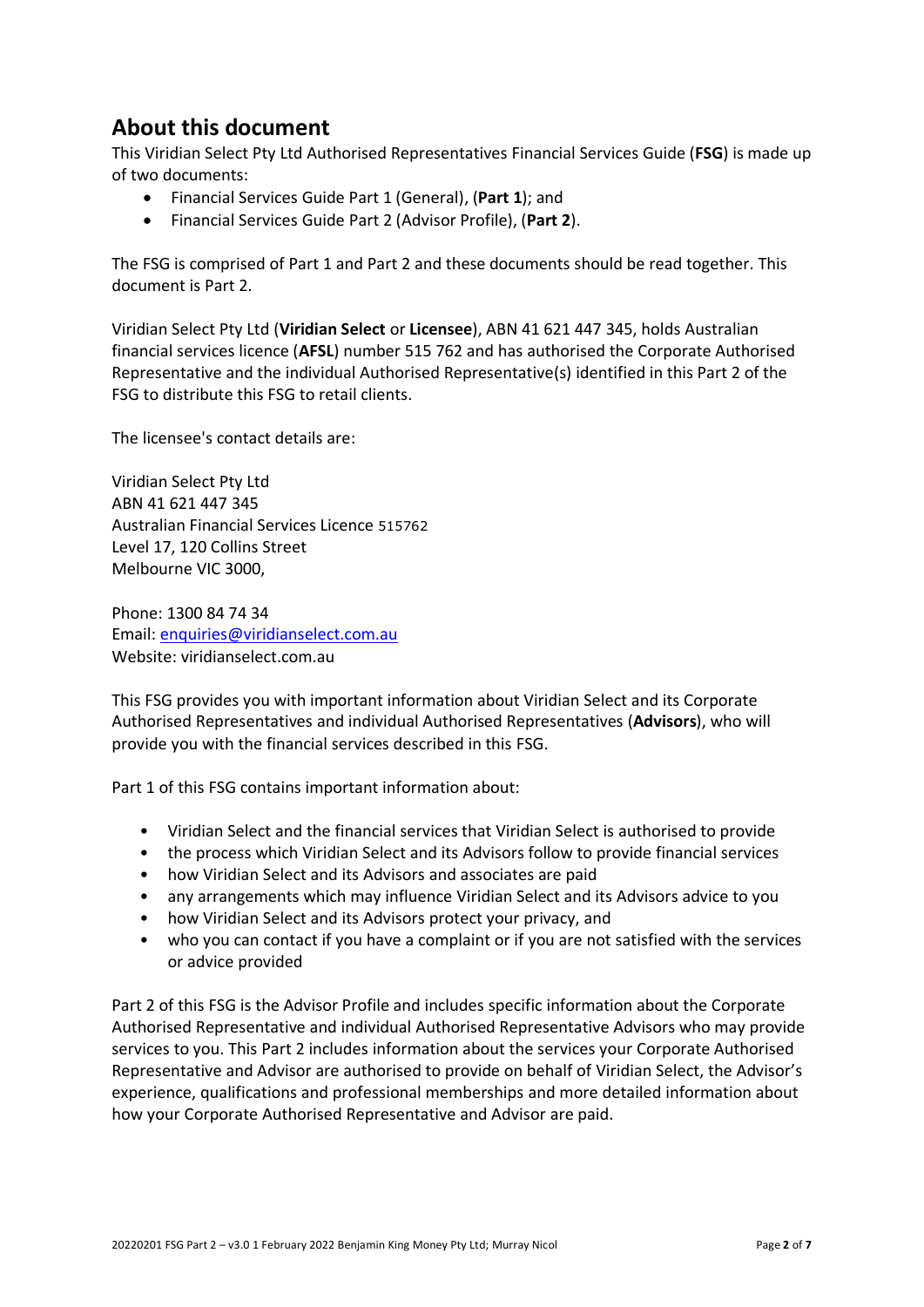#### **Who are your Advisors?**

Your Advisors are Benjamin King Money Wealth Pty Ltd, ABN (50 106 926 470), 328688 a Corporate Authorised Representative of Viridian Select, and Murray Nicol, 333637. Each Advisor is an Authorised Representative of Viridian Select.

In this document, the terms 'I', 'me', 'us', 'we' and 'our' refer to Benjamin King Money Wealth Pty Ltd and Murray Nicol. In this document, the term 'Advisor' refers generally to Viridian Select's individual Authorised Representatives and Corporate Authorised Representatives.

## **What experience, professional memberships and qualifications do your Advisors have?**

Murray Nicol Authorised representative number: 278355

Murray has extensive experience in the financial services industry and has the following qualifications, professional memberships and industry experience:

- Diploma of Financial Advising
- Graduate Diploma of Applied Finance and Investment
- SMSF accredited

#### **Do your Advisors have any associations and relationships?**

Murray Nicol has an association with Benjamin King Money Wealth Pty Ltd (ABN 50 106 926 470) as an employee. Fees and commissions are paid to Benjamin King Money Wealth Pty Ltd by Viridian Select. Benjamin King Money Wealth Pty Ltd is also a Corporate Authorised Representative of Viridian Select and is not a related company of Viridian Select. Benjamin King Money Wealth Pty Ltd, Authorised Representative number is 328688.

#### **What areas are your Advisors authorised to provide advice on?**

Benjamin King Money Wealth Pty Ltd is authorised by Viridian Select to provide financial product advice and to deal in financial products, in relation to retail or wholesale clients.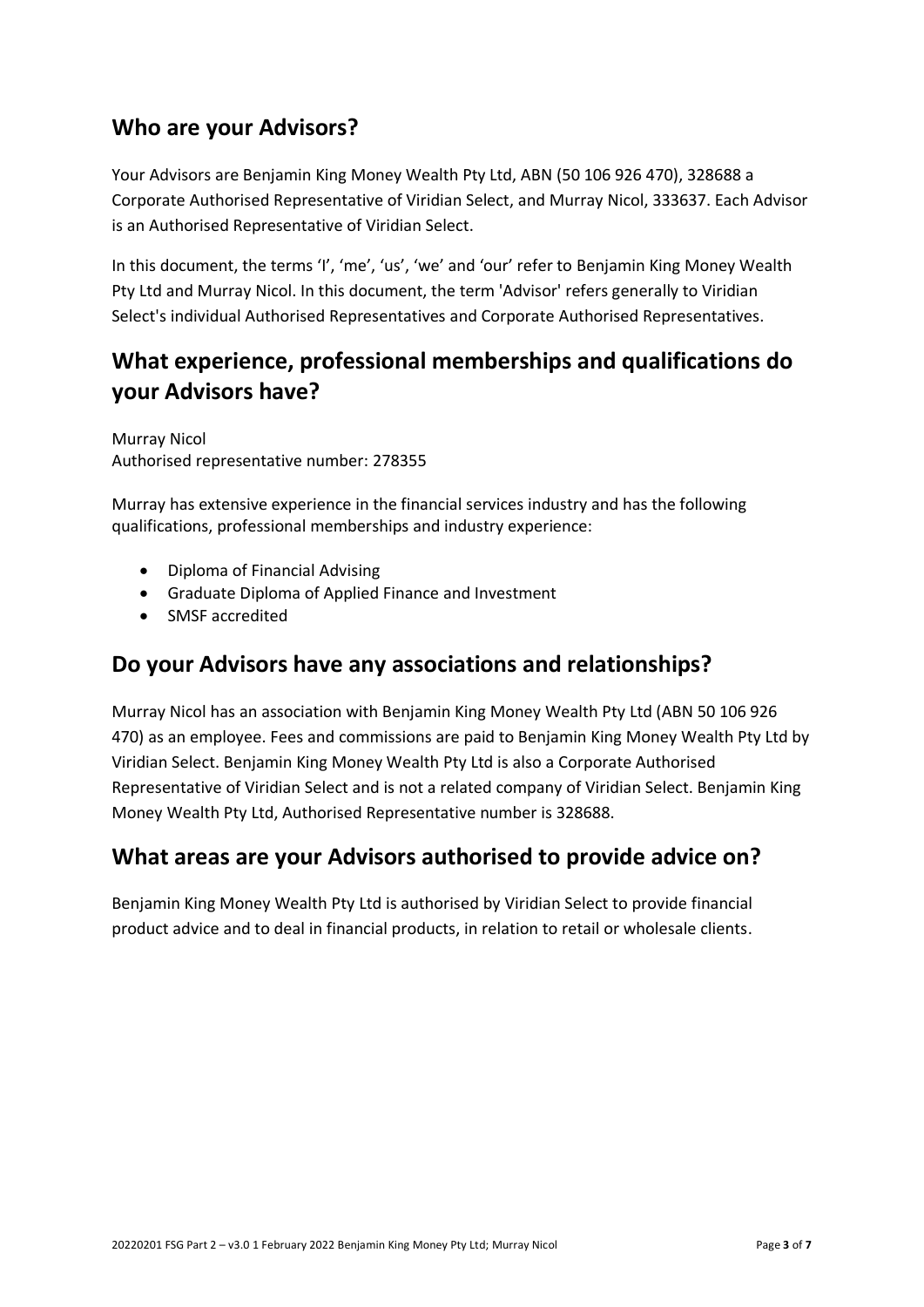Murray Nicol is authorised by Viridian Select to provide financial product advice and to deal in financial products, in relation to retail or wholesale clients, including in relation to the following financial products:

- basic and non-basic deposit and payment products
- debentures, stocks or bonds issued or proposed to be issued by a government
- life products
- interests in managed investment schemes (including investor directed portfolio services)
- margin lending and geared investments
- retirement savings accounts
- superannuation (including Self-Managed Superannuation Funds (SMSFs))
- securities

When your Advisor provides these services to you, they will be providing financial product advice and dealing in the classes of financial products listed above as Authorised Representatives of Viridian Select (authorised under Viridian Select's AFSL number 515 762). When your Advisor provides financial services, they will act for you and not for product issuers or other Viridian Group entities.

## **Are there any services your financial Advisors are not authorised to provide?**

Murray Nicol is not authorised to provide the following:

- derivatives (including warrants)
- MDA services

You can ask for a referral for any of these services. If we receive a specific fee for this referral, it will be explained below under the heading: 'Will your financial Advisor be paid when making a referral'. It will also be disclosed in an advice document such as a Statement of Advice (**SOA**) or Record of Advice (**ROA**), if I provide you with personal advice.

#### **How can you provide instructions to us?**

You may provide instructions to us by using any of the contact details provided in the Contact Us section.

#### **Privacy Statement**

In addition to the information provided in Part 1 of the FSG on how we collect, hold, use and disclose your personal information, and how we manage this information, further details around privacy are available on Viridian Select's website viridianselect.com.au.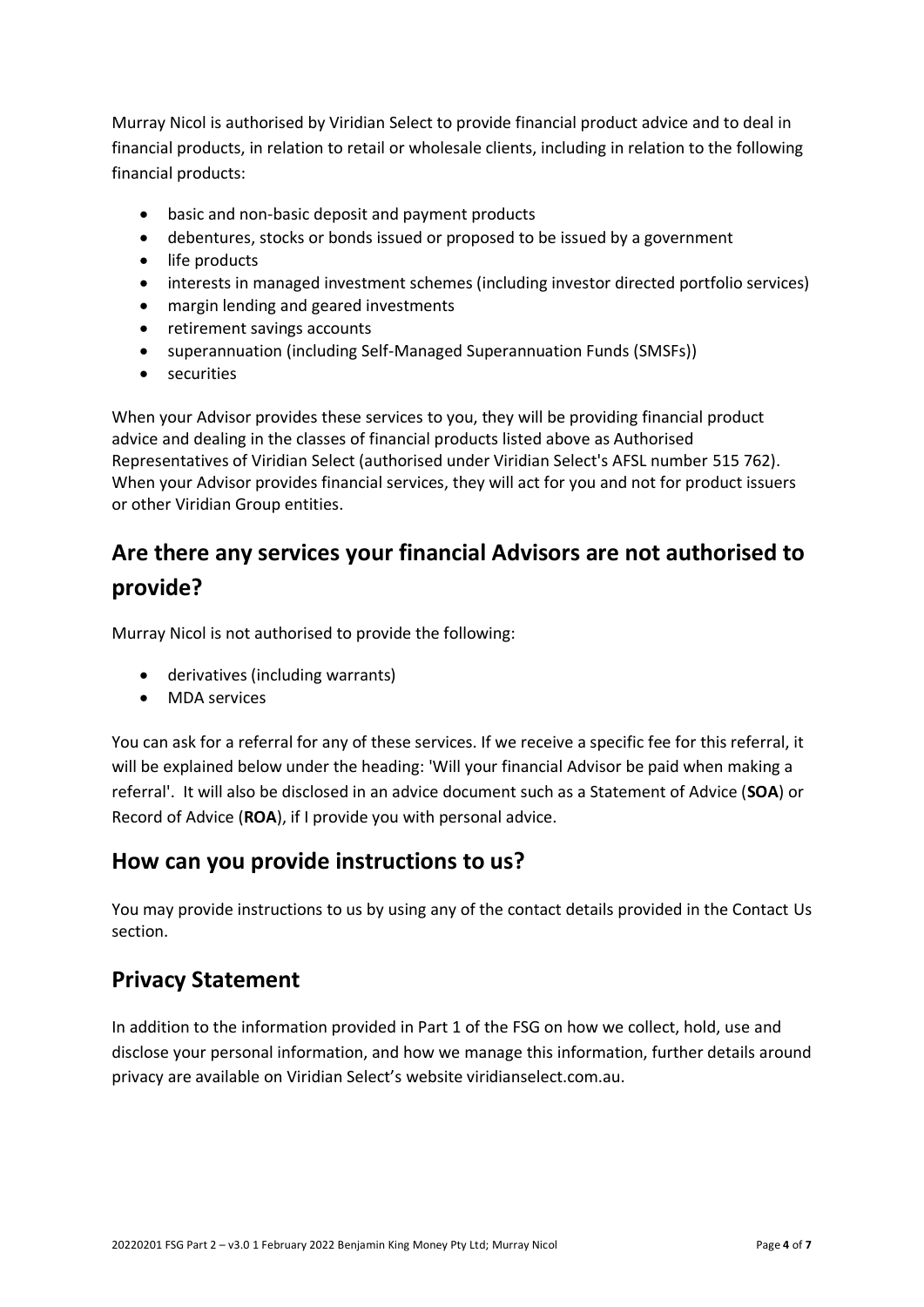## **Complaints handling**

Please contact your Advisor to discuss your complaint. Our complaints handling process is outlined in more detail in Part 1 of this FSG.

#### **How will your financial Advisor be paid for the services provided?**

Murray Nicol is an employee of Benjamin King Money Wealth Pty Ltd. Benjamin King Money Wealth Pty Ltd pays its employees a salary plus superannuation. Benjamin King Money Wealth Pty Ltd also retains the discretion to give Advisors additional benefits which may be based on meeting professional or compliance standards and/or performance against financial or nonfinancial performance objectives. These additional benefits may be in the form of further payments (such as bonuses) or may be non-monetary benefits (such as opportunities to undertake further study).

We may also receive other benefits as detailed below under the headings: 'What other benefits do your financial Advisors receive?' and 'Will your financial Advisor be paid when making a referral?'

### **What is your financial fee structure?**

As part of detailed financial advice and financial services, there are costs to you at various stages of the process. Before making any recommendations, we will discuss and agree the fees with you.

#### **Advice Fees**

We charge fees for the preparation and presentation of our advice. These fees are based on your individual circumstances, the complexity involved in your situation and the time it takes to prepare personal financial advice for you. As a guide our Advice Fees for the preparation of a Statement of Advice range between \$2,200 and \$11,000 (incl. GST) and vary depending on whether or not you agree to implement our advice. Advice Fees will be detailed in full in your SOA or ROA.

#### **Implementation Fees**

We may charge fees for the implementation of our advice or for arranging transactions on your behalf without advice (such as when we provide an 'execution only' service). Implementation Fees are based on your individual circumstances, the complexity involved in your situation and the value of your portfolio. The Implementation Fees will generally be between \$550 and \$2,200 (incl. GST) and will be charged after we provide our implementation or transaction services. We will discuss these fees with you and gain your agreement to the fees before we provide you with our services. Implementation Fees will be detailed in full in your SOA or ROA.

#### **Fixed Term Service Agreement Advice Fees**

If you elect to receive advice services from your advisor, we will agree to the arrangements with you via a Fixed Term Service Agreement for a period of up to 12 months. Fees to provide advice services will generally be a fixed fee between 0.44% and 1.10% per 12 month period(incl. GST) of the value of the funds under advice based on the complexity, number of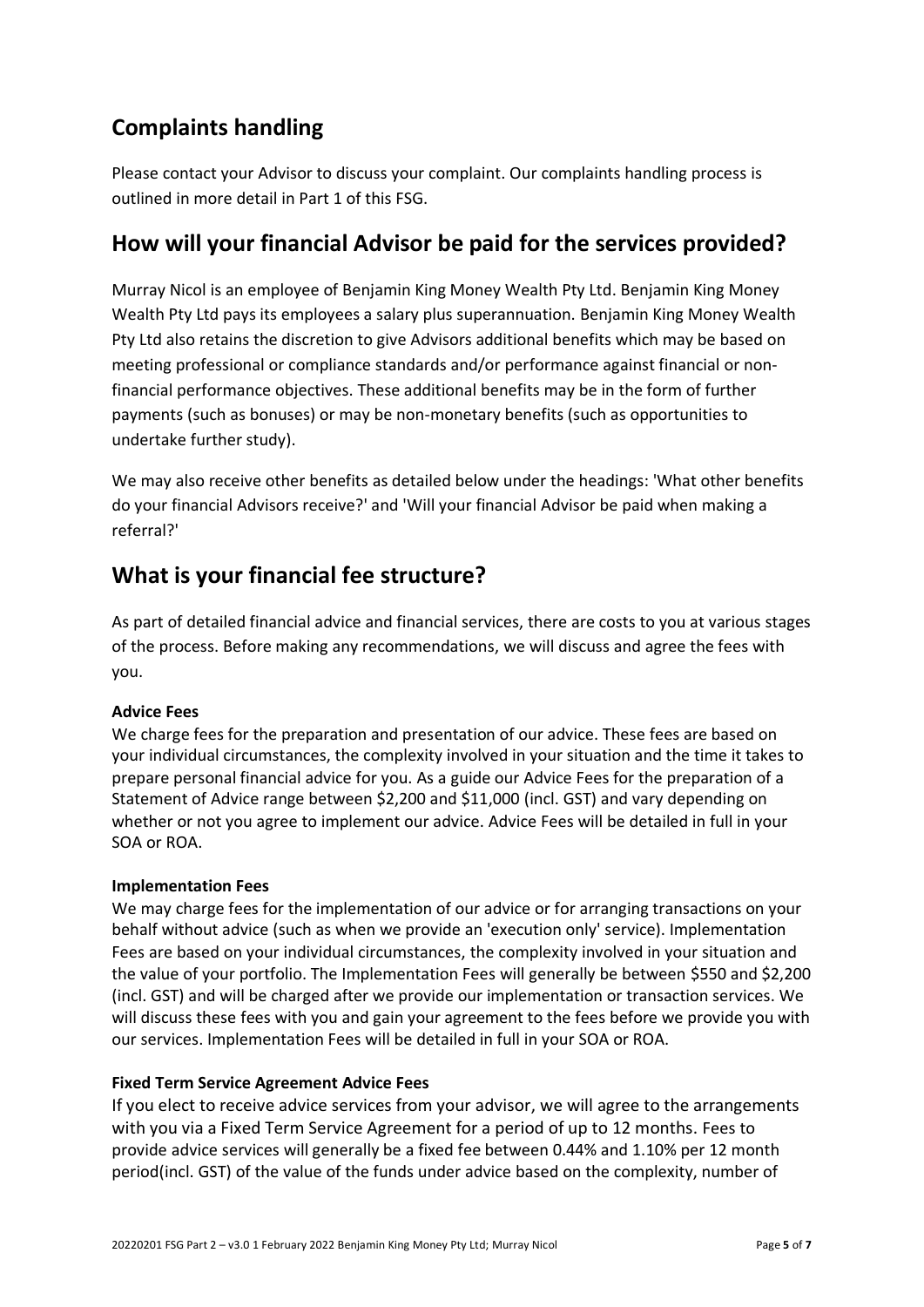contacts during the year and time required. Fees will be agreed with you and you may generally choose to pay the Fixed Term Service Agreement Advice Fee annually or monthly.

#### **Infinity Asset Management (only where you are recommended or use this product)**

A separate fee is charged by IAM in relation to SMA services. This fee is a percentage of your portfolio and generally will not exceed 0.275% p.a. (incl. GST), calculated on the average daily balance for the month of your portfolio. For example, if the average daily balance of your SMA portfolio for each month in a year is \$100,000, you will be charged an amount of up to \$23 for each month, or up to \$275 over a 12 month period. This will be in addition to any other fees agreed via a Fixed Term Service Agreement.

We may also receive the following commissions if we provide advice about new or existing life insurance policies. Remuneration in relation to life insurance is set out in FSG Part 1.

## **What amounts does the licensee and other related entities receive for financial services?**

Benjamin King Money Wealth Pty Ltd employs the Individual Authorised Representatives.

Benjamin King Money Wealth Pty Ltd pays a licensee fee to Viridian Select to cover the administration, support and licensee services that Viridian Select provides to it. This arrangement allows Benjamin King Money Wealth Pty Ltd to maintain our authorisations to provide financial services and allows Benjamin King Money Wealth Pty Ltd to access Viridian Select's administration and support services. These payments are made by Benjamin King Money Wealth Pty Ltd and are not charged as a separate fee to you.

Under an arrangement with Viridian Select, up to 100% of the fees and commissions payable in connection with the financial products or services we provide are collected by Viridian Select and passed on to Benjamin King Money Wealth (except Separately Managed Account (**SMA**) service fees which are paid to IAM and referral fees which may be paid directly to us). The fees and commissions payable in connection with our services are detailed above under the heading 'What is your financial fee structure?'.

Benjamin King Money Wealth Pty Ltd is also owned by its employees and DFK Benjamin King Money Pty Ltd and its employees. These shareholdings entitle Benjamin King Money Wealth Pty Ltd employees and DFK Benjamin King Money Pty Ltd employees to corresponding percentages of the annual profits generated by Benjamin King Money Wealth Pty Ltd.